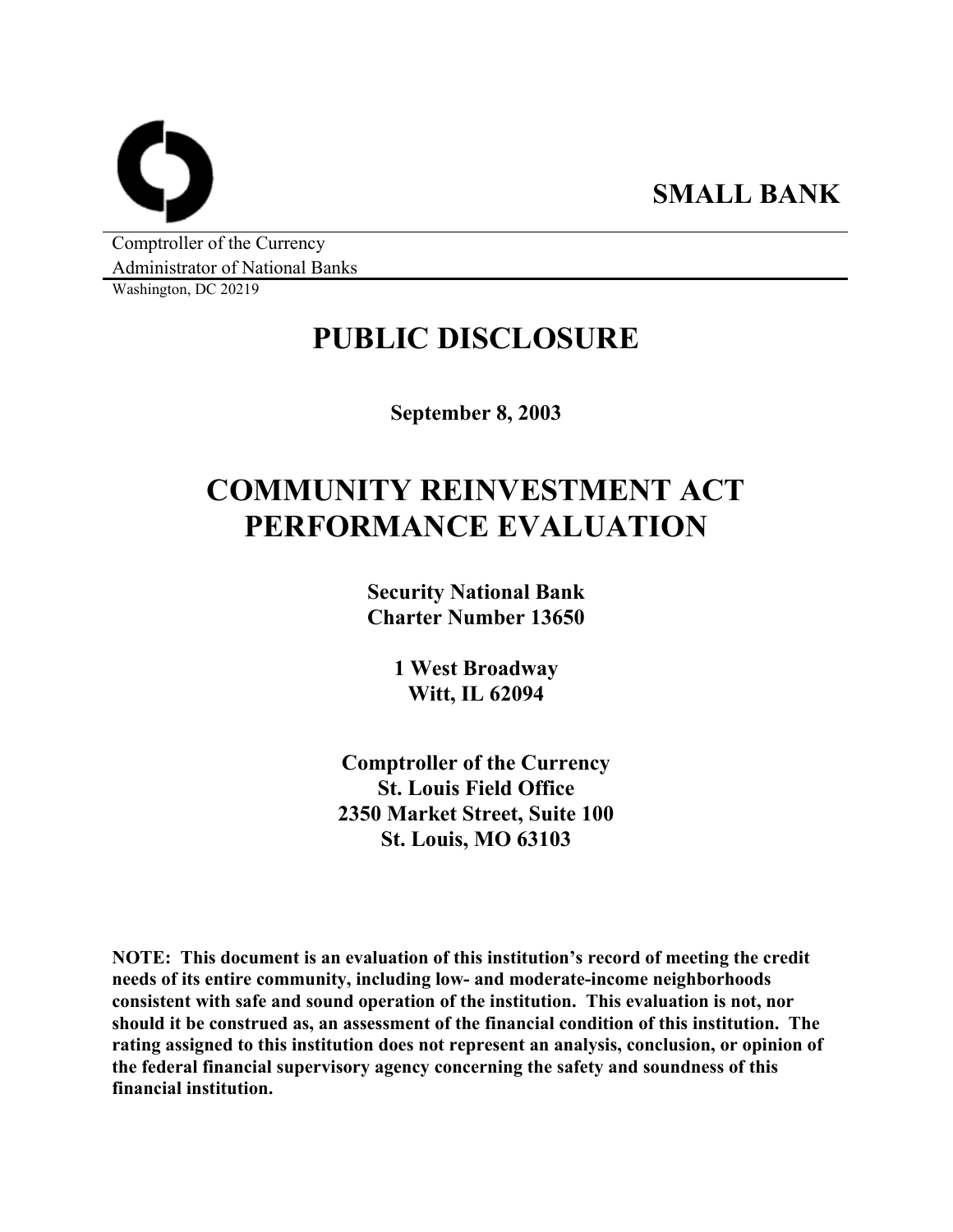## **INSTITUTION'S CRA RATING**

## **This institution is rated Satisfactory.**

All the lending performance components meet or exceed the standards for satisfactory performance. The major factors that support this rating are:

- The bank's lending reflects a good dispersion among borrowers of different income levels and farms of different sizes.
- The level of lending is reasonable. The bank's average loan-to-deposit ratio is 64% and is comparable to similarly situated area banks.
- A substantial majority of the bank's loans extended during this evaluation period were originated within the bank's AA.

## **DESCRIPTION OF INSTITUTION**

Security National Bank (SNB) is wholly owned by Security Bancshares, Inc., a one-bank holding company located in the city of Witt, Illinois. As of December 31, 2002, SNB had total assets of \$47.6 million, net loans of \$29.5 million, total deposits of \$41.4 million, and total risk based capital of \$6.1 million. SNB assets represent substantially all of the holding company's assets; there are no subsidiaries or affiliates. There have been no changes in the bank's corporate structure since the last CRA evaluation.

SNB is primarily a residential real estate and agricultural lender that operates four offices and four non-depository automated teller machines (ATMs), all located in Montgomery County. The main office is located in Witt, Illinois, and the three branch offices are located in Irving, Fillmore, and Coffeen, Illinois. The non-depository ATMs are located at Casey's convenience stores in Witt, Coffeen, Irving, and Nokomis. Management has neither opened nor closed any branches or ATMs during this evaluation period.

SNB offers traditional bank services and loan products normally associated with a small rural community bank. As of December 31, 2002, net loans totaled \$29.5 million, representing 62% of total assets. The loan portfolio consisted of 38% 1-4 family residential real estate, 35% farm real estate/agriculture production, 14% commercial real estate/business, and 13% consumer loans. By dollar value, 1-4 family residential real estate and farm-related loans account for the majority of the loans originated during the evaluation period. When considering the number of loans originated during the period, consumer and 1-4 family residential real estate loans are the bank's largest product categories.

There are no legal or financial impediments placed on the bank's ability to meet the community credit needs. The bank has adequate resources to provide for the credit needs of its assessment area. The type and amount of CRA activities are consistent with the bank's size, its financial capacity, local economic conditions, and the credit needs of the community.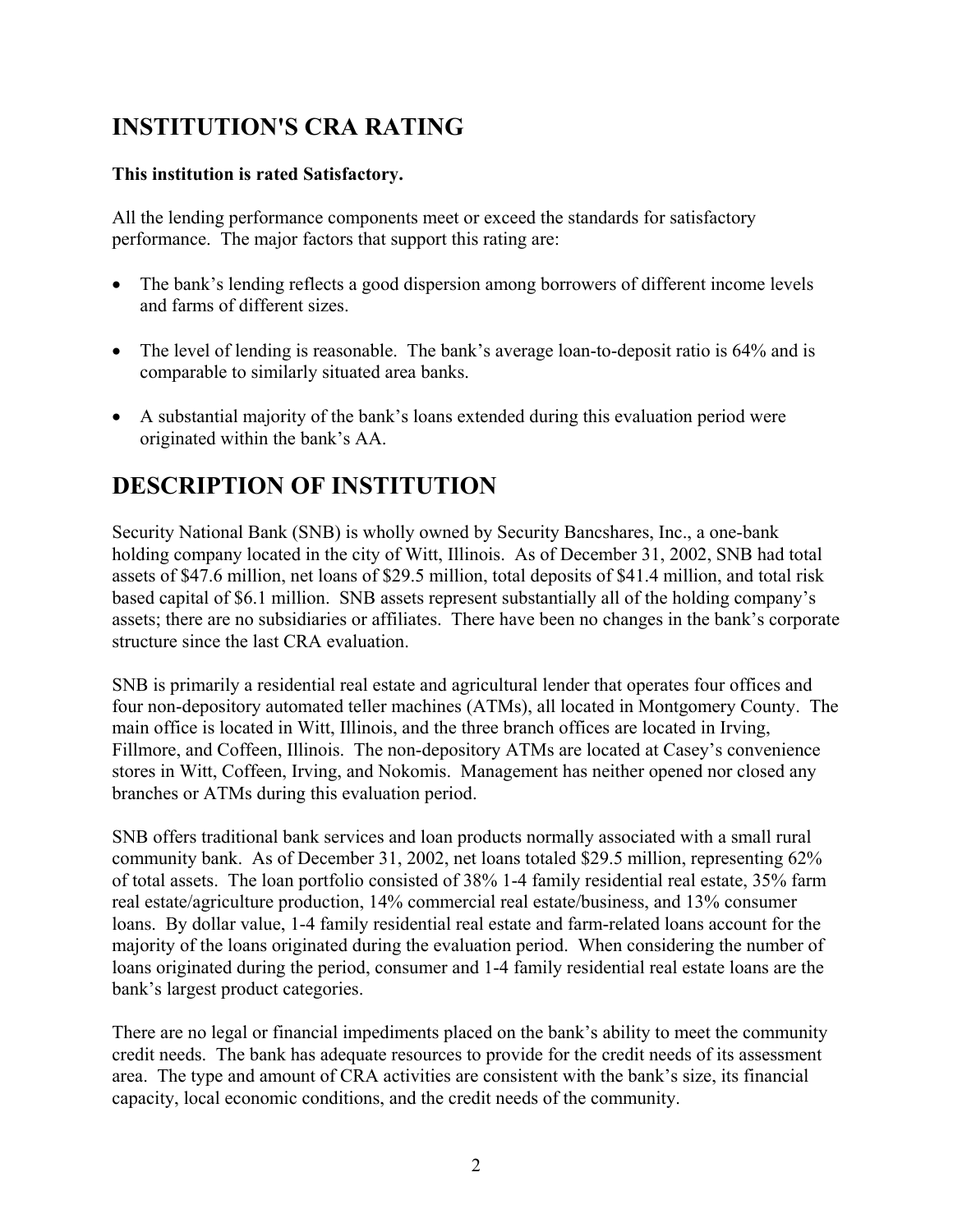SNB's last CRA evaluation was February 2, 1998, and we rated the bank Satisfactory.

## **DESCRIPTION OF ASSESSMENT AREA**

Management has designated Montgomery County, Illinois as its AA. This is a contiguous area, meets the requirements of the regulation, and does not arbitrarily exclude low- or moderateincome geographies.

Montgomery County is a non-Metropolitan Statistical Area (non-MSA) and is comprised of eight census tracts (CTs): 9573.00, 9574.00, 9575.00, 9576.00, 9577.00, 9578.00, 9579.00, and 9580.00. Based on the 1990 non-MSA median family income, eight CTs or 100% are classified as middle-income.

The 1990 census data shows that the total population in Montgomery County was 30,728, which included 8,265 families. Of these families, 1,734 or 21% were classified as low-income, 1,443 or 18% as moderate-income, 2,166 or 26% as middle-income, and 2,922 or 35% as upperincome. The non-MSA median family income as of the 1990 census was \$29,693. The 2002 updated figure, adjusted for inflation by the Department of Housing and Urban Development, is \$46,700. We used the 2002 updated figure in our analysis to determine the borrower income levels.

Based on the 1990 census data for Montgomery County, 18% of the population is age 65 or older, 15% of households are in retirement, and 15% of households live below the poverty level.

In 1990, the median housing value for Montgomery County was \$36,786 and the median age of the housing stock was 40 years. Local housing was 86% 1-4 family units, with 70% owneroccupied; only 7% of the housing units were vacant.

The local economy for Montgomery County is static, with continued high rates of joblessness. The December 2003 seasonally unadjusted unemployment rate for Montgomery County was 8.9%. This ratio is considerably higher than the state of Illinois unemployment rate of 6.3% and the national rate of 5.4% for the same period.

The local economy is supported primarily by agriculture, manufacturing, service-related businesses and retail stores. SNB is the only financial institution in the town of Witt, Illinois. Witt is considered a "bedroom" community, as many of the local residents commute to the larger cities for employment. Major employers in Montgomery County are Graham Correctional Center, with 500 employees; Dana Brake Parts, Inc., with 400 employees; and Montgomery County Hospitals, with 600 employees. About 9% of the labor force in Montgomery County is self-employed farmers.

Competitive pressures are strong and come primarily from eleven local banks and one large regional bank, which has branches located in Montgomery County. Together, the competitors have twenty branches located in Montgomery County. This number does not include the array of credit unions, mortgage companies, investment services, farm services and insurance company offices that now offer loan products.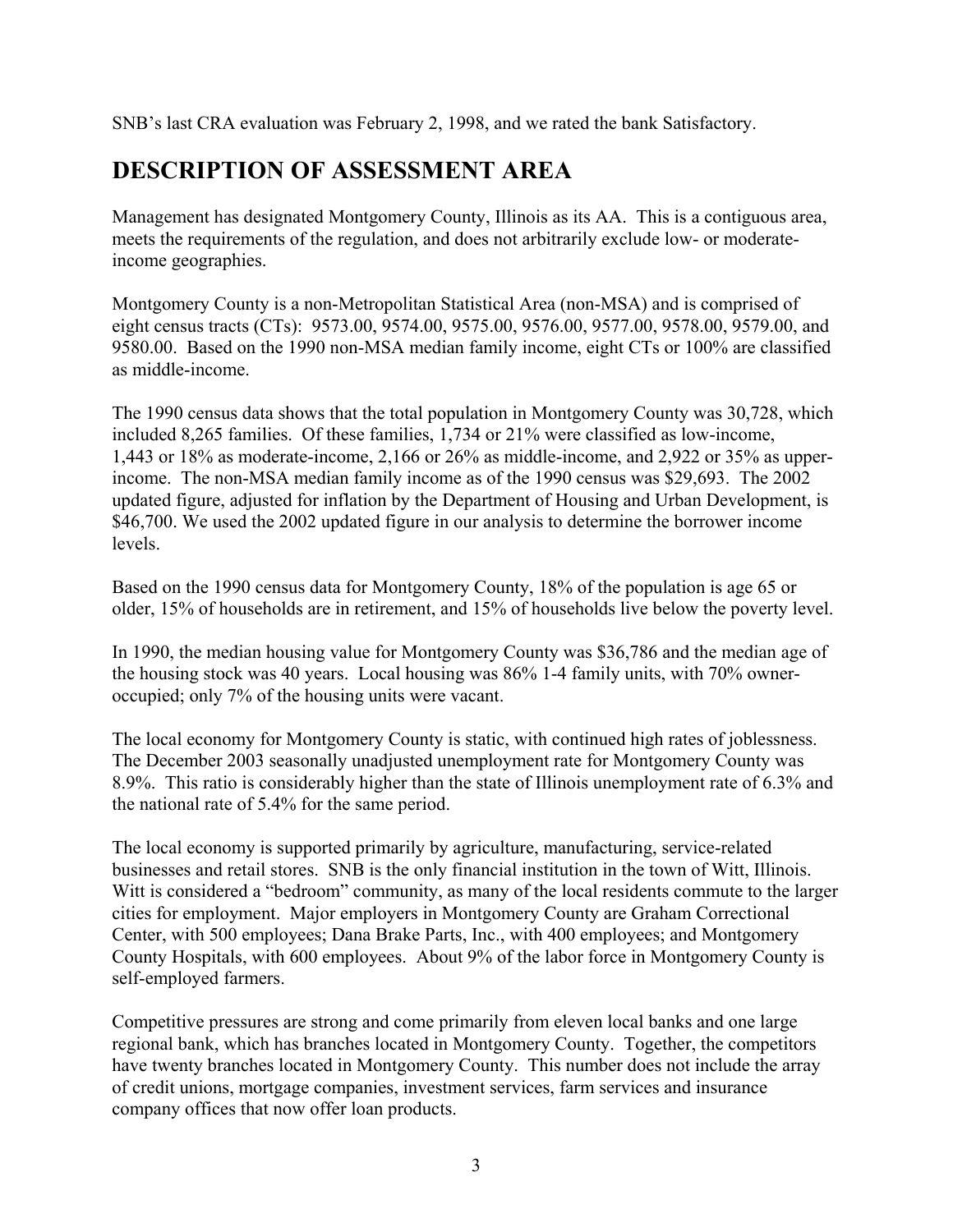Management indicated the primary credit needs of Montgomery County are farm-related loans, residential real estate loans, and consumer loans. To further our understanding of the community's credit needs, we performed a community contact with a community leader knowledgeable about the community. Our contact did not identify any unmet credit needs and indicated that SNB is doing a good job of meeting the credit needs of the community. The contact was unaware of any community development or other credit-related projects available for participation by local financial institutions. He stated that economic conditions in Witt are depressed and that the City of Witt is experiencing financial difficulties. He also remarked that there is virtually no business growth in Witt nor is there a focus on growth. As a result, SNB's lending opportunities are somewhat limited.

## **CONCLUSIONS ABOUT PERFORMANCE CRITERIA**

SNB does a good job of meeting the credit needs of its AA, including those of low- and moderate-income people and small farmers. The number of loans granted and the dollars extended for residential real estate and consumer loans to low- and moderate-income borrowers are skewed because the SNB loan application requires net income information for debt to income calculation rather than using gross income information. For our evaluation, gross income is required to determine the income level category of borrowers. This issue was discussed with management during the review.

## **Lending to Borrowers of Different Incomes and to Businesses of Different Sizes**

The bank's lending reflects a good dispersion among borrowers of different income levels and farms of different sizes. Lending levels reflect good responsiveness to the credit needs of the AA.

SNB's primary loan products during the evaluation period, when considered in terms of total dollars extended, were residential real estate loans and farm-related loans. When viewed in terms of the total number of loans granted, consumer loans and residential real estate loans were the primary products.

Using only loans made in the AA, we sampled 20 residential real estate loans, 20 consumer auto loans, and 20 farm-related loans originated from January 1, 2000, through December 31, 2002. Residential real estate loans were not differentiated by type, i.e., home purchase, refinancing, and home improvement, because that information was not readily available.

## *Residential Real Estate Loans*

The borrower distribution of residential real estate loans is good in the bank's AA. In evaluating the borrower distribution of residential real estate loans, we considered the number of households that live below the poverty level (15% of households) and the barriers that this may have on home ownership. The data used to evaluate SNB's residential lending activity is presented in the following table.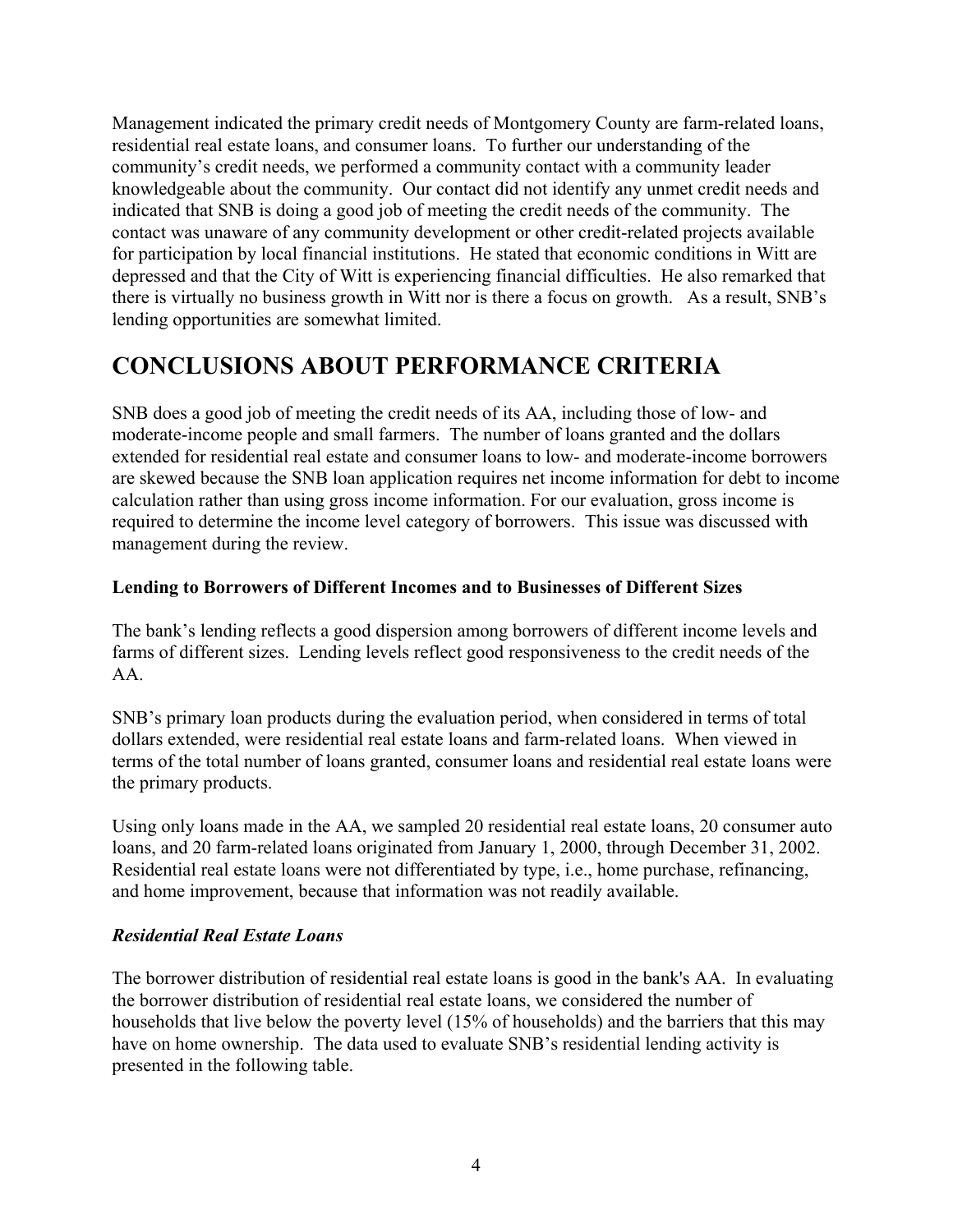| <b>Borrower Distribution of Residential Real Estate Loans in Montgomery County</b> |           |          |                 |          |           |          |          |          |
|------------------------------------------------------------------------------------|-----------|----------|-----------------|----------|-----------|----------|----------|----------|
| Borrower                                                                           | Low       |          | Moderate        |          | Middle    |          | Upper    |          |
| Income Level                                                                       |           |          |                 |          |           |          |          |          |
|                                                                                    | $%$ of AA | $%$ of   | $\%$ of AA      | $%$ of   | $%$ of AA | % of     | % of AA  | $%$ of   |
|                                                                                    | Families  | Number   | <b>Families</b> | Number   | Families  | Number   | Families | Number   |
|                                                                                    |           | of Loans |                 | of Loans |           | of Loans |          | of Loans |
| Residential<br><b>Real Estate</b>                                                  | 21%       | 15%      | 18%             | 55%      | 26%       | 20%      | 35%      | 10%      |

*Sources: Loan Sample and 1990 US Census Information. The updated 2002 non-MSA median family income is \$46,700. The income categories are defined as: less than 50%, 50% to 80%, 80% to 120%, and over 120%, respectively, of \$46,700.*

Based on the sample of loans selected, the bank's residential lending to low-income borrowers (15%) is below the percentage of low-income families (21%) in the AA. Opportunities to make loans to low-income borrowers are limited by the moderate percentage of people living below the poverty level. Residential lending to moderate-income borrowers (55%) noticeably exceeds the percentage of moderate-income families (18%).

### *Consumer Auto Loans*

The borrower distribution of consumer auto loans is excellent in the bank's AA. Again, opportunities to make loans to low-income borrowers are limited by the moderate percentage of people living below the poverty level (15%). The data used to evaluate SNB's consumer lending activity is presented in the following table.

| <b>Borrower Distribution of Consumer Auto Loans in Montgomery County</b> |           |          |                                                                               |          |           |          |           |          |
|--------------------------------------------------------------------------|-----------|----------|-------------------------------------------------------------------------------|----------|-----------|----------|-----------|----------|
| Borrower<br>Income Level                                                 | Low       |          | Moderate                                                                      |          | Middle    |          | Upper     |          |
|                                                                          | $%$ of AA | $%$ of   | $%$ of AA                                                                     | $%$ of   | % of $AA$ | $%$ of   | $%$ of AA | $%$ of   |
|                                                                          |           |          | Households Number   Households Number   Households Number   Households Number |          |           |          |           |          |
|                                                                          |           | of Loans |                                                                               | of Loans |           | of Loans |           | of Loans |
| Consumer<br>Auto Loans                                                   | 26%       | 45%      | 14%                                                                           | 30%      | 20%       | 15%      | 40%       | 10%      |

*Sources: Loan Sample and 1990 US Census Information.* 

Based on the sample of loans selected, the bank's consumer lending to low-income borrowers (45%) noticeably exceeds the percentage of low-income households (26%) in the AA. Consumer lending to moderate-income borrowers (30%) significantly exceeds the percentage of moderate-income households (14%).

#### *Farm Loans*

The bank's lending distribution to farms of different sizes is good. The data used to evaluate SNB's agricultural lending activity is presented in the following table.